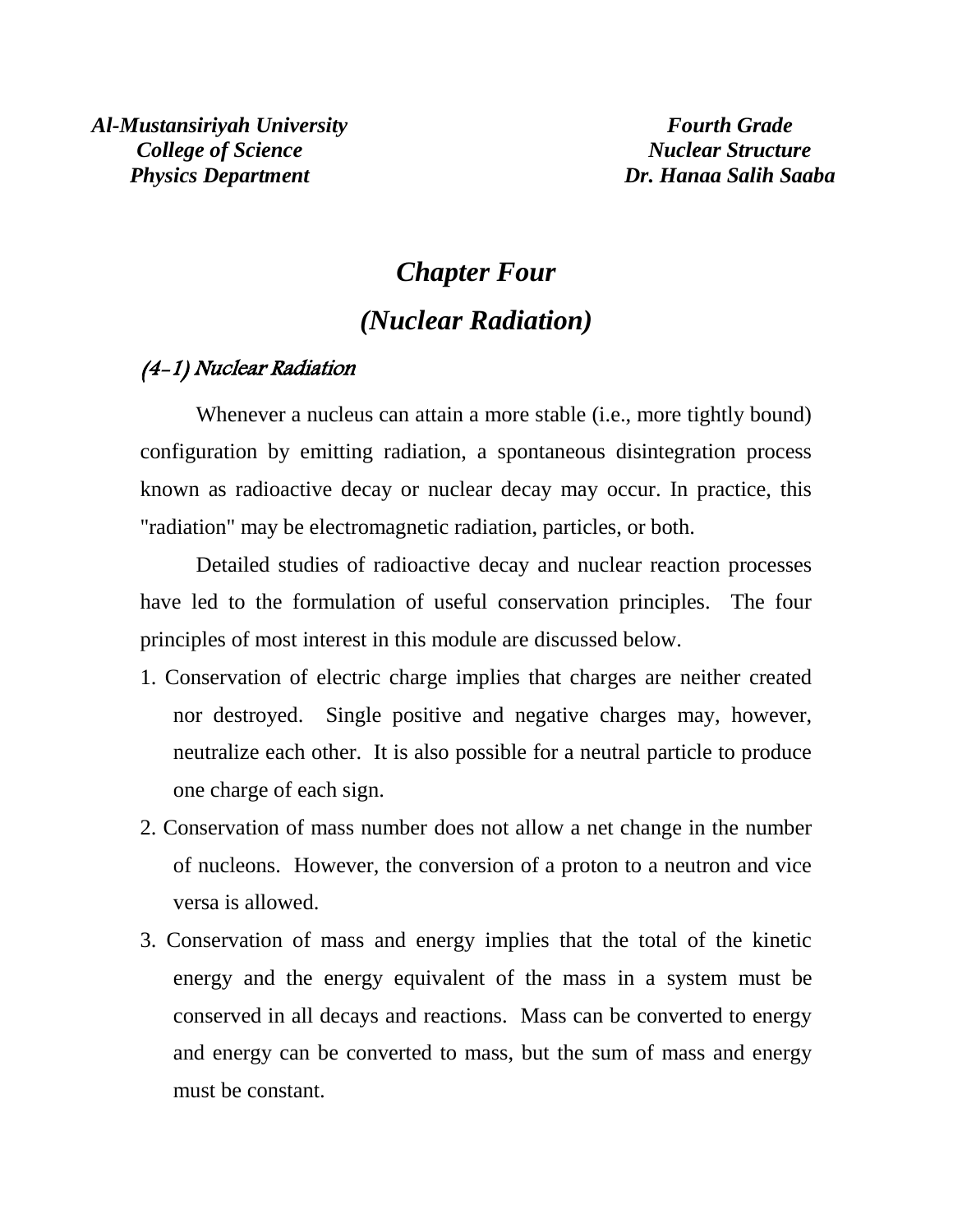4. Conservation of momentum is responsible for the distribution of the available kinetic energy among product nuclei, particles, and/or radiation. The total amount is the same before and after the reaction even though it may be distributed differently among entirely different nuclides and/or particles.

# Alpha Decay (*α*)

Alpha decay is the emission of alpha particles (helium nuclei) which may be represented as either  ${}^{4}_{2}$ He or  ${}^{4}_{2}$  $\alpha$ 2  $^{4}_{2}$ He or  $^{4}_{2} \alpha$ . When an unstable nucleus ejects an alpha particle, the atomic number is reduced by 2 and the mass number decreased by 4. An example is Uranium-234 which decays by the ejection of an alpha particle accompanied by the emission of a 0.068 MeV gamma.

 $\frac{234}{92}$ U -  $\frac{230}{90}$ Th +  $\frac{4}{2}$  $\alpha$  +  $\gamma$  + KE

The combined kinetic energy of the daughter nucleus (Thorium-230) and the  $\alpha$  particle is designated as KE. The sum of the KE and the gamma energy is equal to the difference in mass between the original nucleus (Uranium-234) and the final particles (equivalent to the binding energy released, since  $\Delta m = BE$ ). The alpha particle will carry off as much as 98% of the kinetic energy and, in most cases, can be considered to carry off all the kinetic energy.

# Beta Decay (*β*)

Beta decay is the emission of electrons of nuclear rather than orbital origin. These particles are electrons that have been expelled by excited nuclei and may have a charge of either sign.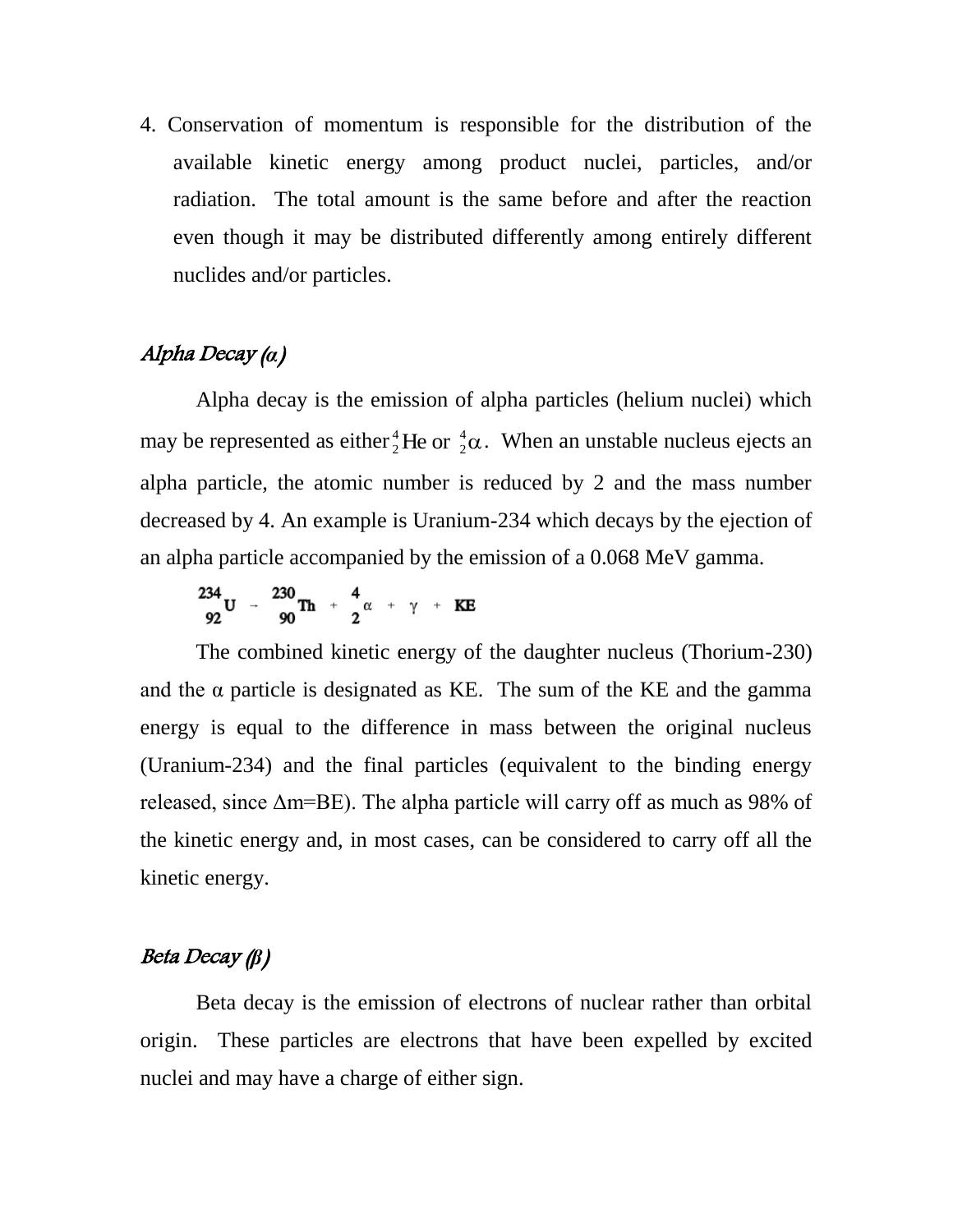If both energy and momentum are to be conserved, a third type of particle, the neutrino  $(v)$ , must be involved. The neutrino is associated with positive electron emission, and its antiparticle, the antineutrino  $(\overline{v})$ , is emitted with a negative electron. These uncharged particles have only the weakest interaction with matter, no mass, and travel at the speed of light. For all practical purposes, they pass through all materials with so few interactions that the energy they possess cannot be recovered. The neutrinos and antineutrinos are included here only because they carry a portion of the kinetic energy that would otherwise belong to the beta particle, and therefore, must be considered for energy and momentum to be conserved. They are normally ignored since they are not significant in the context of nuclear reactor applications.

Negative electron emission, represented as  ${}_{-1}^{0}$ e,  ${}_{-1}^{0}$  $\beta$ 1 0  $_{1}^{0}$ e,  $_{-1}^{0}$  $\beta$  or simply as e<sup>-</sup> or  $\beta$ , effectively converts a neutron to a proton, thus increasing the atomic number by one and leaving the mass number unchanged. This is a common mode of decay for nuclei with an excess of neutrons, such as fission fragments below and to the right of the neutron-proton stability curve. An example of a typical beta minus-decay reaction is shown below.

$$
239\n93 \text{ Np} \rightarrow \begin{array}{c} 239\\ \text{94} \end{array} \text{Pu} + \begin{array}{c} 0\\ -1 \end{array} \beta + \begin{array}{c} 0\\ 0 \end{array}
$$

Positively charged electrons (beta-plus) are known as positrons. Except for sign, they are nearly identical to their negatively charged cousins. When a positron, represented as  ${}^{0}_{+1}$ e,  ${}^{0}_{+1}$  $\beta$ 1 0  $_{1}^{0}$ e,  $_{+1}^{0}$ βor simply as e<sup>+</sup> or β<sup>+</sup>, is ejected from the nucleus, the atomic number is decreased by one and the mass number remains unchanged. A proton has been converted to a neutron. An example of a typical positron (beta-plus) decay is shown below.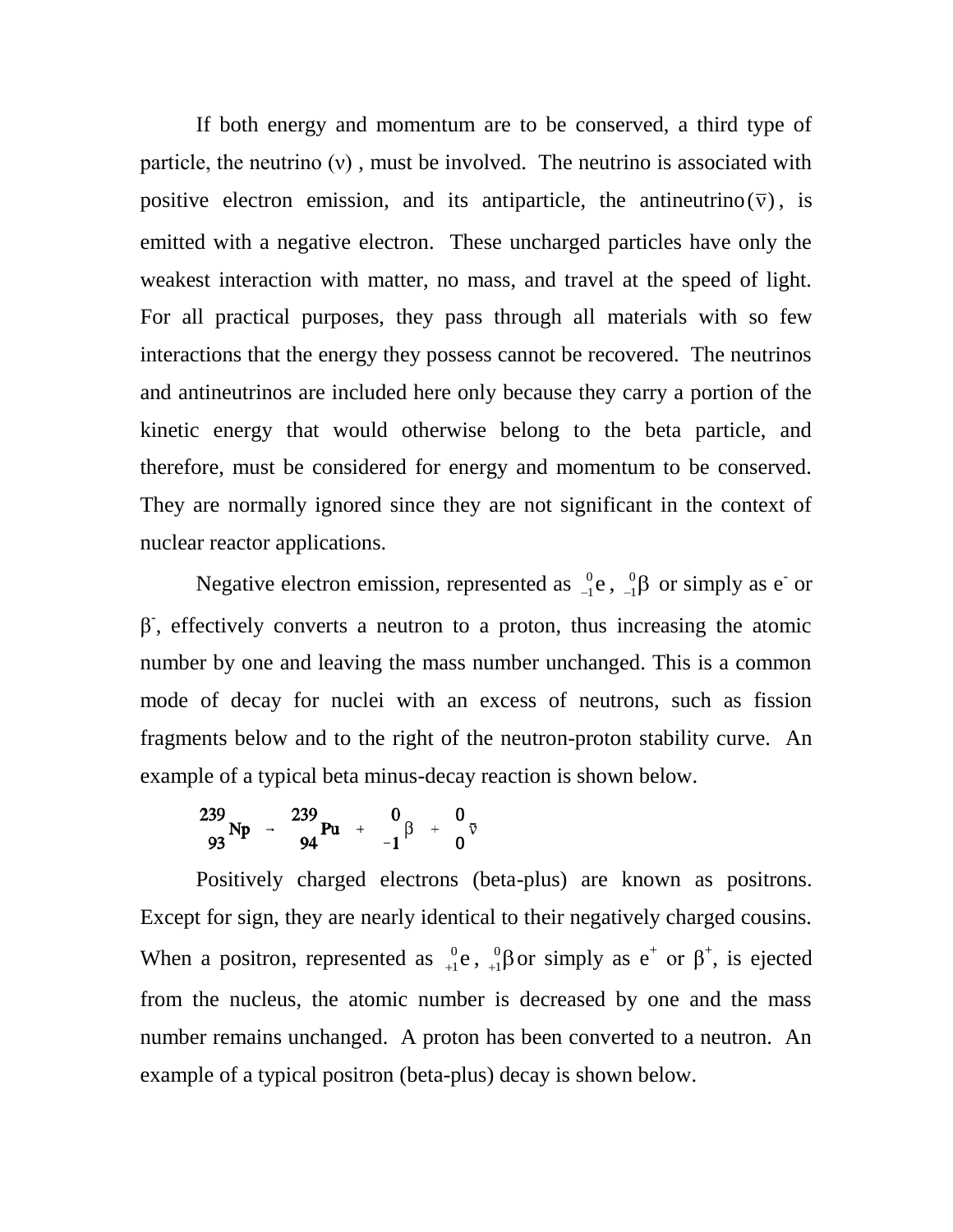$$
\frac{13}{7}N - \frac{13}{6}C + \frac{0}{11}\beta + \frac{0}{0}\nu
$$

## Gamma Emission (*γ*)

Gamma radiation is a high-energy electromagnetic radiation that originates in the nucleus. It is emitted in the form of photons, discrete bundles of energy that have both wave and particle properties. Often a daughter nuclide is left in an excited state after a radioactive parent nucleus undergoes a transformation by alpha decay, beta decay, or electron capture. The nucleus will drop to the ground state by the emission of gamma radiation.

## Electron Capture (EC, K-capture)

Nuclei having an excess of protons may capture an electron from one of the inner orbits which immediately combines with a proton in the nucleus to form a neutron. This process is called electron capture (EC). The electron is normally captured from the innermost orbit (the K-shell), and consequently, this process is sometimes called K-capture. The following example depicts electron capture.

 $\frac{7}{4}$ Be +  $\frac{0}{-1}$ e -  $\frac{7}{3}$ Li +  $\frac{0}{0}$ 

A neutrino is formed at the same time that the neutron is formed, and energy carried off by it serves to conserve momentum. Any energy that is available due to the atomic mass of the product being appreciably less than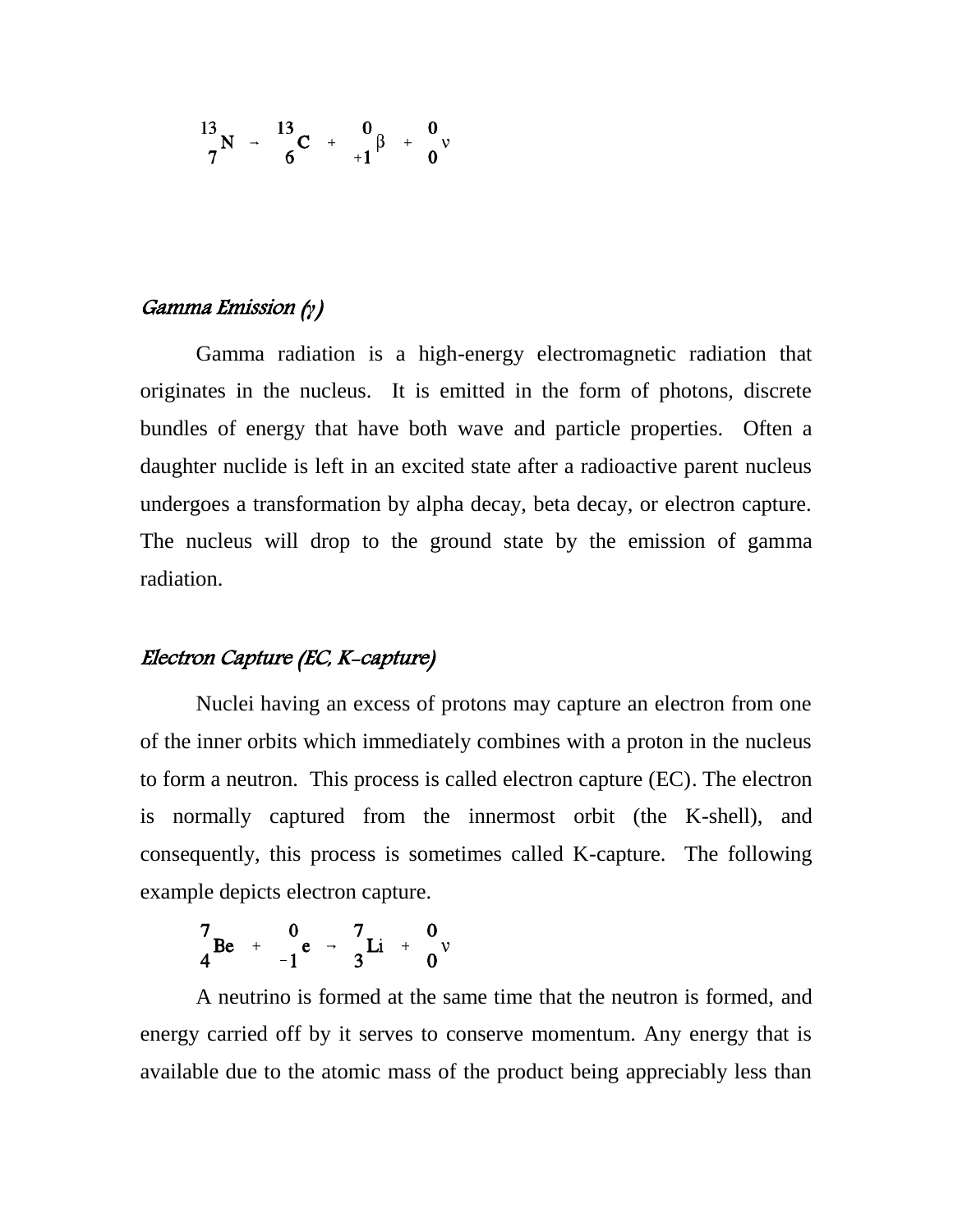that of the parent will appear as gamma radiation. Also, there will always be characteristic x-rays given off when an electron from one of the higher energy shells moves in to fill the vacancy in the K-shell. Electron capture is shown graphically in Figure (4-1).

Electron capture and positron emission result in the production of the same daughter product, and they exist as competing processes. For positron emission to occur, however, the mass of the daughter product must be less than the mass of the parent by an amount equal to at least twice the mass of an electron. This mass difference between the parent and daughter is necessary to account for two items present in the parent but not in the daughter. One item is the positron ejected from the nucleus of the parent. The other item is that the daughter product has one less orbital electron than the parent. If this requirement is not met, then orbital electron capture takes place exclusively.



Figure (4-1): Orbital electron capture.

## Internal Conversion

The usual method for an excited nucleus to go from the excited state to the ground state is by emission of gamma radiation. However, in some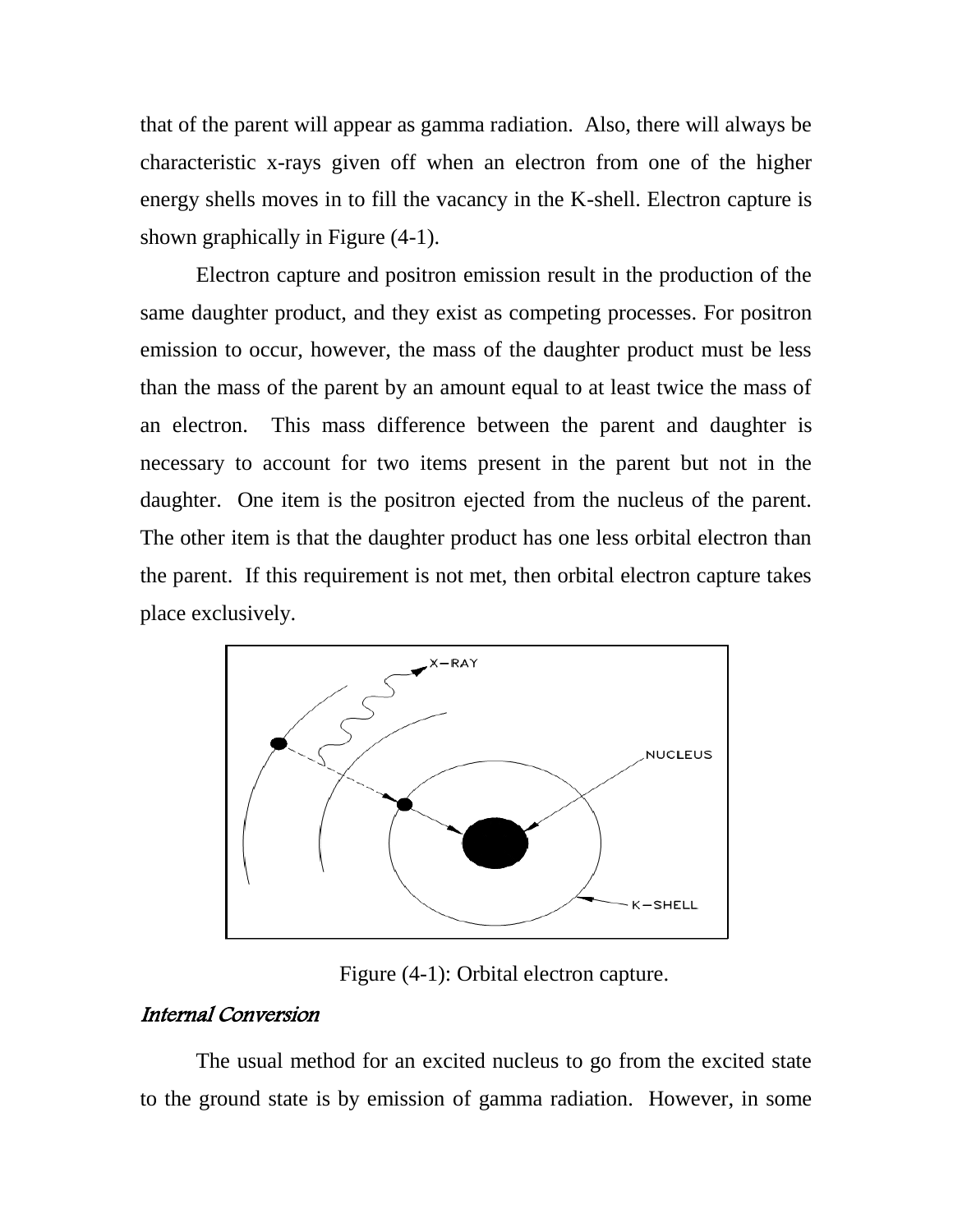cases the gamma ray (photon) emerges from the nucleus only to interact with one of the innermost orbital electrons and, as a result, the energy of the photon is transferred to the electron. The gamma ray is then said to have undergone internal conversion. The conversion electron is ejected from the atom with kinetic energy equal to the gamma energy minus the binding energy of the orbital electron. An orbital electron then drops to a lower energy state to fill the vacancy, and this is accompanied by the emission of characteristic x-rays.

#### Isomers and Isomeric Transition

Isomeric transition commonly occurs immediately after particle emission; however, the nucleus may remain in an excited state for a measurable period of time before dropping to the ground state at its own characteristic rate. A nucleus that remains in such an excited state is known as a nuclear isomer because it differs in energy and behavior from other nuclei with the same atomic number and mass number. The decay of an excited nuclear isomer to a lower energy level is called an isomeric transition. It is also possible for the excited isomer to decay by some alternate means, for example, by beta emission.

An example of gamma emission accompanying particle emission is illustrated by the decay of nitrogen-16 below.

$$
\frac{16}{7}N \rightarrow \left(\frac{16}{8}O\right)^{*} + \frac{0}{-1}\beta + \frac{0}{0}\overline{v}
$$

$$
\left(\frac{16}{8}O\right)^{*} \rightarrow \frac{16}{8}O + \frac{0}{0}\gamma
$$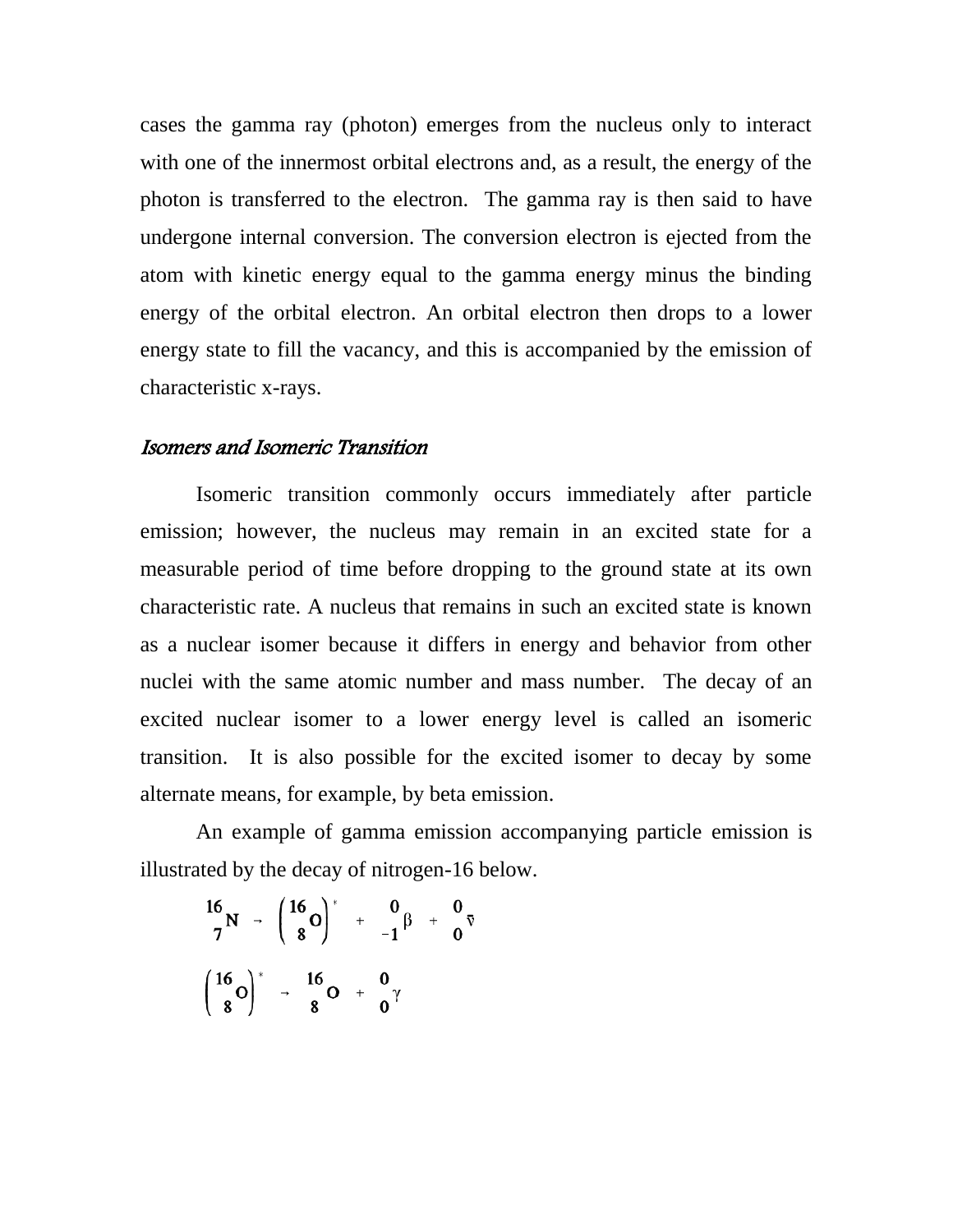Another example of this type of decay is that of technetium-99m , which by the way is the most common radioisotope used for diagnostic purposes today in medicine. The reaction can be expressed as:

 $TC \rightarrow_{43}^{99}TC + \gamma$ 43 99m 43

Here a nucleus of technetium-99 is in an excited state that is it has excess energy. The excited state in this case is called a metastable state and the nucleus is therefore called technetium-99m (m for metastable). The excited nucleus loses its excess energy by emitting a gamma-ray to become technetium-99.

#### Spontaneous Fission

This is a very destructive process which occurs in some heavy nuclei which split into 2 or 3 fragments plus some neutrons. These fragments form new nuclei which are usually radioactive. Nuclear reactors exploit this phenomenon for the production of radioisotopes. It's also used for nuclear power generation and in nuclear weaponry. The process is not of great interest to us here and we will say no more about it for the time being.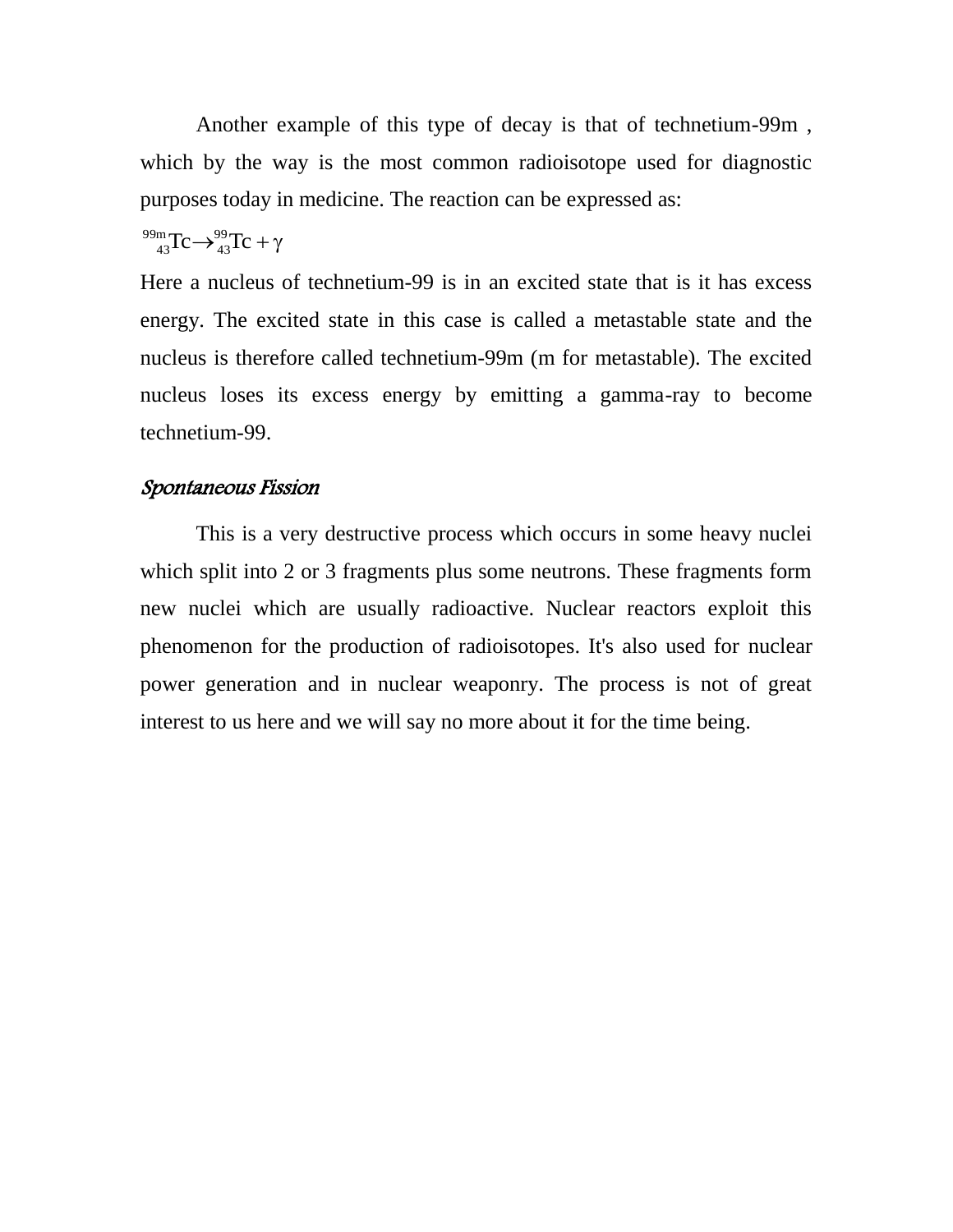

# Decay Schemes

Decay schemes are widely used to give a visual representation of radioactive decay. The general method used for decay schemes is illustrated in the diagram below: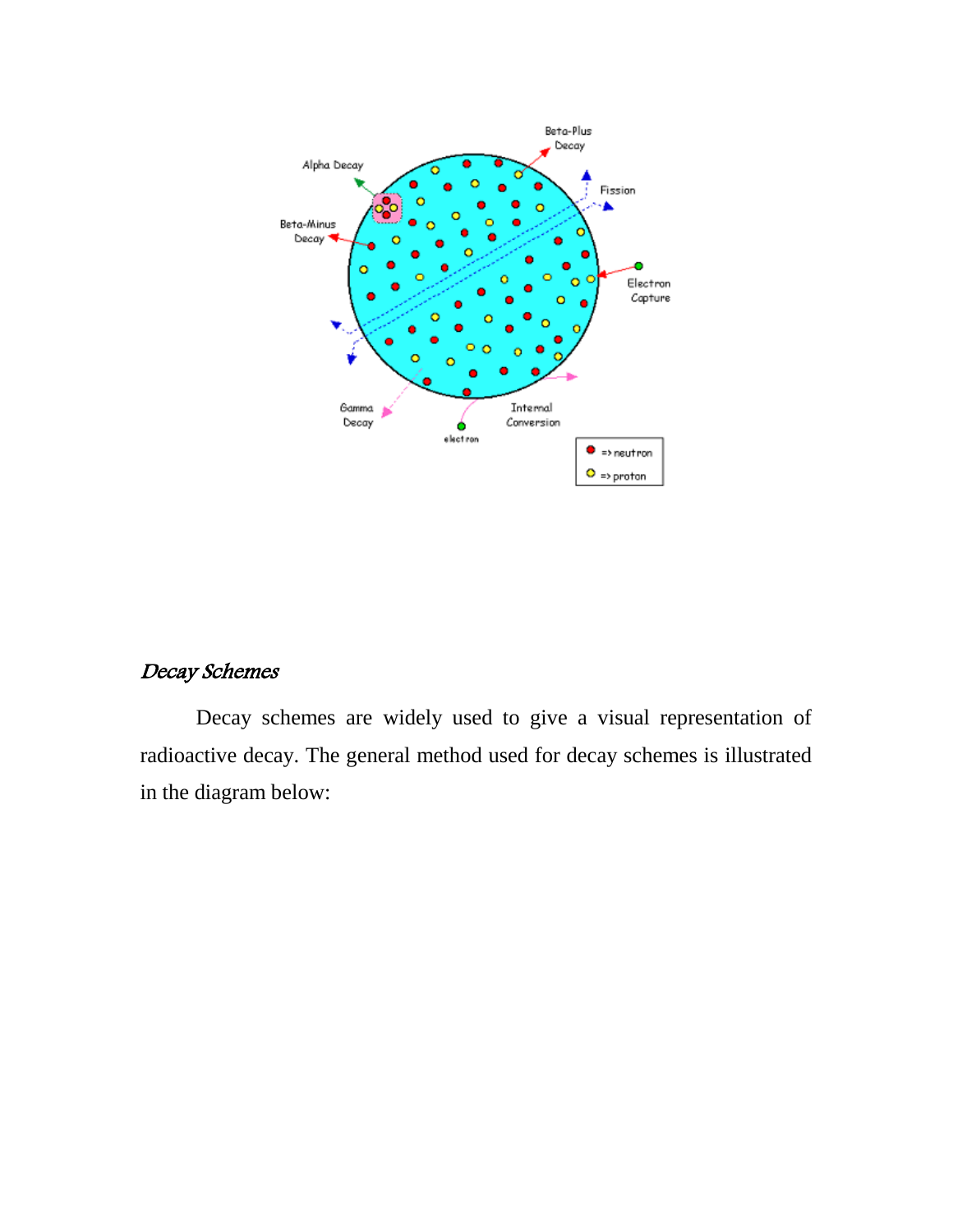

The energy is plotted on the vertical axis and atomic number on the horizontal axis-although these axes are rarely displayed in actual schemes. The isotope from which the scheme originates is displayed at the top  $- X$  in the case above. This isotope is referred to as the parent. The parent loses energy when it decays and hence the products of the decay referred to as daughters are plotted at a lower energy level.

The diagram illustrates the situation for common forms of radioactive decay. Alpha-decay is illustrated on the left where the mass number is reduced by 4 and the atomic number is reduced by 2 to produce daughter A. To its right the scheme for beta-plus decay is shown to produce daughter B. The situation for beta-minus decay followed by gamma-decay is shown on the right side of the diagram where daughters C and D respectively are produced.

For example, a scheme for a more complicated decay is that of caesium-137: This isotope can decay through two beta-minus processes. In one which occurs in 5% of disintegrations a beta-minus particle is emitted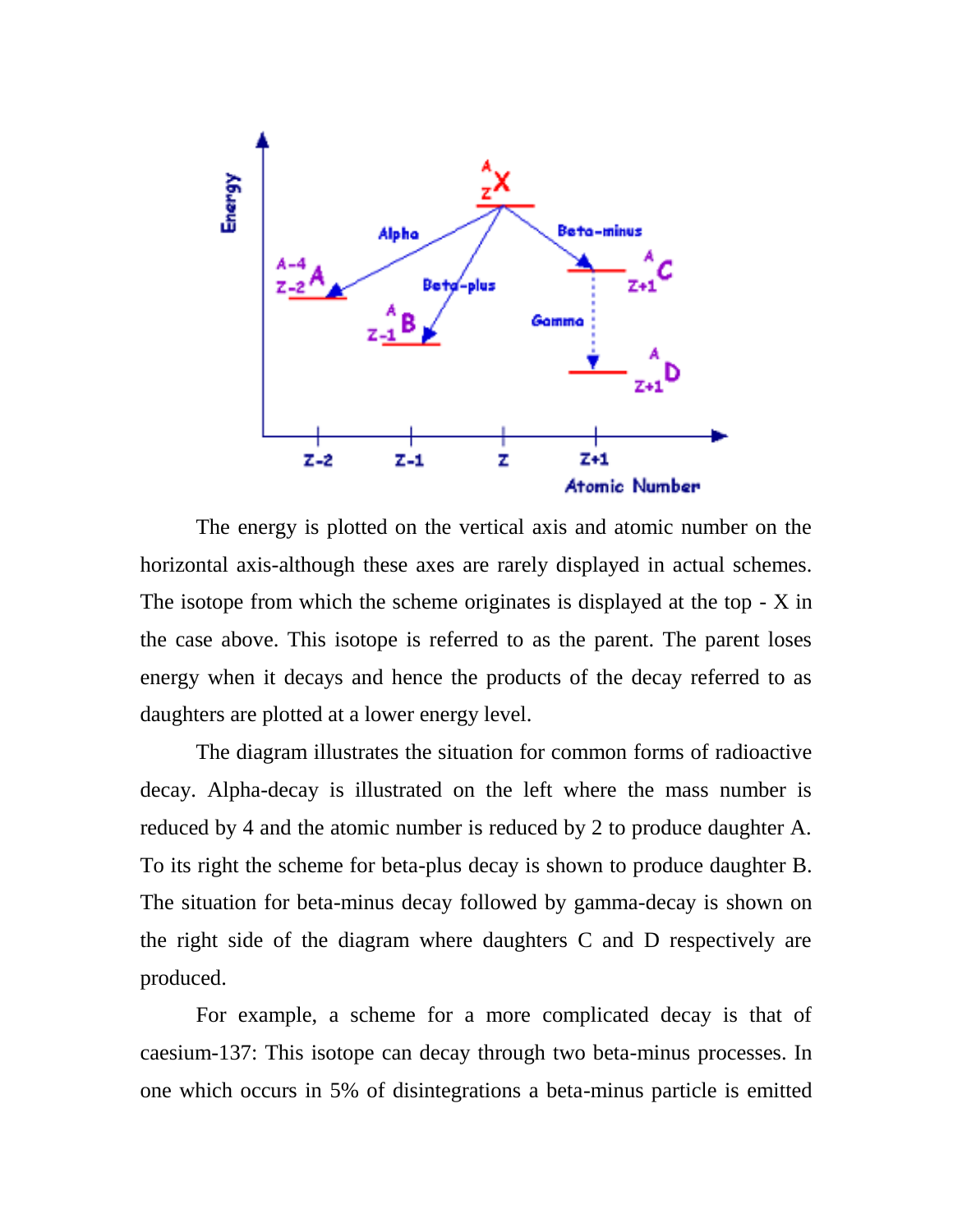with energy of 1.17MeV to produce barium-137. In the second, which occurs more frequently (in the remaining 95% of disintegrations) a betaminus particle of energy 0.51MeV is emitted to produce barium-137m, in other words a barium-137 nucleus in a metastable state. The barium-137m then decays via isomeric transition with the emission of a gamma-ray of energy 0.662MeV.



#### Decay Chains

When an unstable nucleus decays, the resulting daughter nucleus is not necessarily stable. The nucleus resulting from the decay of a parent is often itself unstable, and will undergo an additional decay. This is especially common among the larger nuclides.

It is possible to trace the steps of an unstable atom as it goes through multiple decays trying to achieve stability. The list of the original unstable nuclide, the nuclides that are involved as intermediate steps in the decay, and the final stable nuclide is known as the decay chain. One common method for stating the decay chain is to state each of the nuclides involved in the standard  $^{A}_{Z}X$  ${}^{\text{A}}_{Z}$ X format. Arrows are used between nuclides to indicate where decays occur, with the type of decay indicated above the arrow and the half